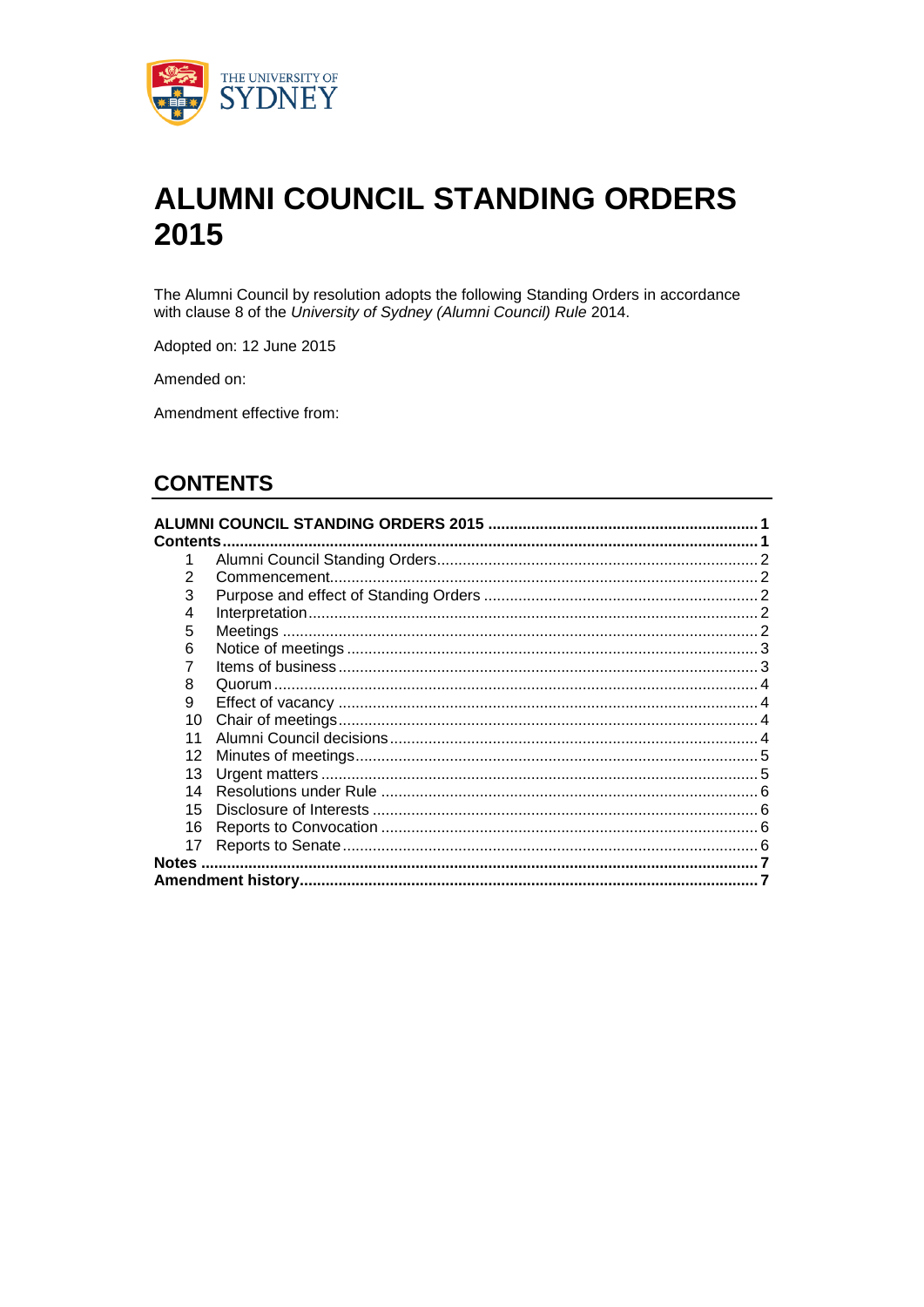

## **1 Alumni Council Standing Orders**

These are the Alumni Council Standing Orders 2015.

### **2 Commencement**

These Standing Orders commence on 12 June 2015.

## **3 Purpose and effect of Standing Orders**

- (1) The purpose of these Standing Orders is to provide for the conduct of Alumni Council business and its meetings.
- (2) These Standing Orders are subject to and should be read in conjunction with the *University of Sydney Act* 1989, the *University of Sydney By-law* 1999, the *University of Sydney (Amendment) Act Rule* 1999 and the *University of Sydney (Alumni Council) Rule* 2014.
- (3) These Standing Orders apply to:
	- (a) Alumni Council members; and
	- (b) members of Alumni Council sub-committees and taskforces.

#### **4 Interpretation**

(1) In these Standing Orders:

| <b>By-law</b>                     | means the University of Sydney By-law 1999.                                                                                                                                                                                                                    |
|-----------------------------------|----------------------------------------------------------------------------------------------------------------------------------------------------------------------------------------------------------------------------------------------------------------|
| <b>Deputy</b><br><b>President</b> | means the Deputy President of the Alumni Council.                                                                                                                                                                                                              |
| in camera                         | means in private, without any University management members<br>present.                                                                                                                                                                                        |
| material interest                 | means a personal, financial or external interest, as defined in the<br>External Interests Policy 2010.                                                                                                                                                         |
| <b>President</b>                  | means the President of the Alumni Council.                                                                                                                                                                                                                     |
| Registrar                         | means the Registrar of the University of Sydney.                                                                                                                                                                                                               |
| Rule                              | means the University of Sydney (Alumni Council) Rule 2014.                                                                                                                                                                                                     |
|                                   | $\langle 0 \rangle$ . The decay $\langle 0 \rangle$ is the $\langle 0 \rangle$ decay constraint of the second second contract of the second second second second second second second second second second second second second second second second second se |

(2) In these Standing Orders, **written notice** may include notice by electronic communication.

#### **5 Meetings**

- (1) The Alumni Council will meet at least four times per year.
- (2) The President may schedule additional meetings as required.
- (3) The President will schedule an extraordinary meeting when six or more members of the Alumni Council request in writing that a meeting be called.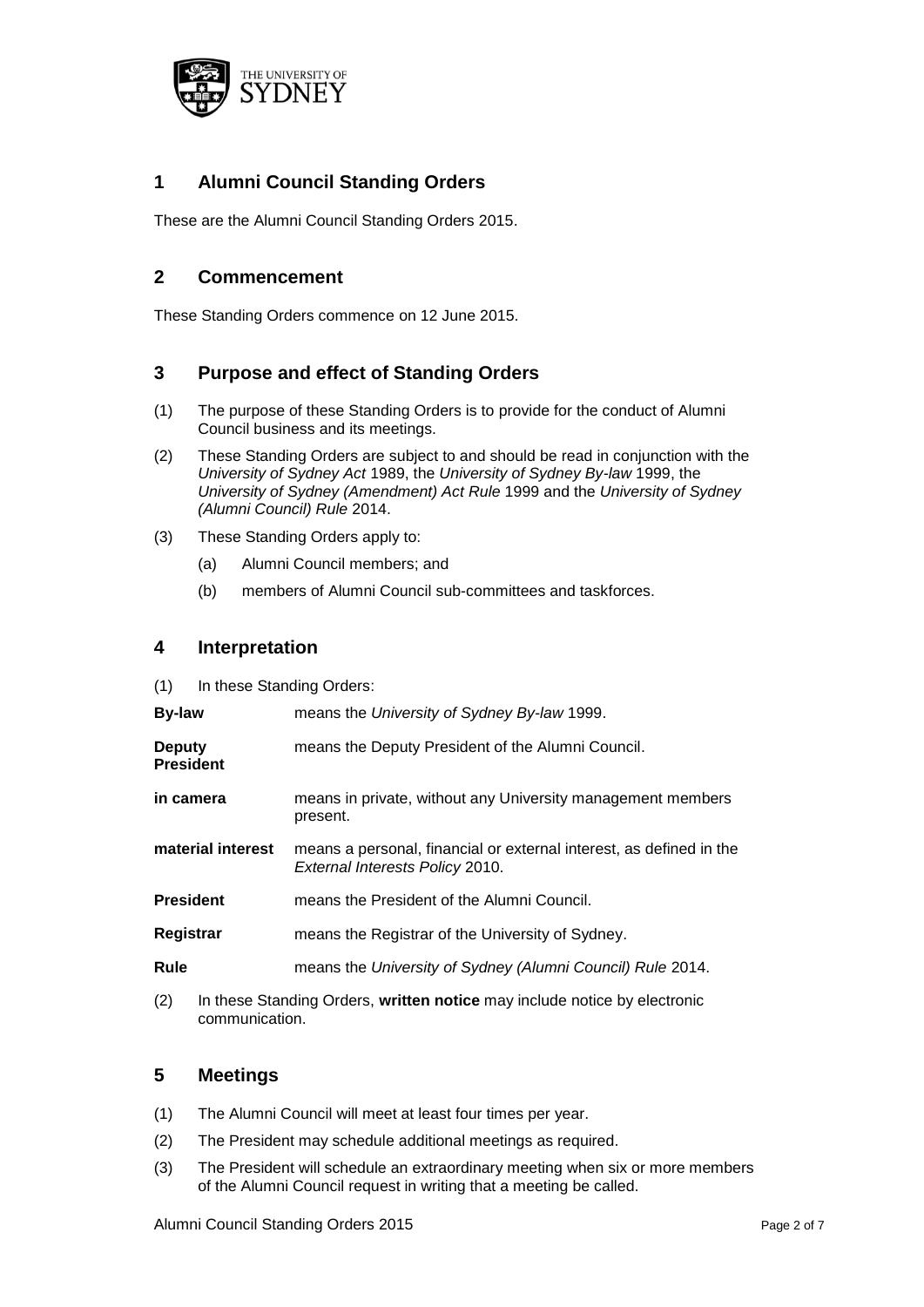

- (4) A meeting requested in accordance with subclause (3) will be held within 21 days of the request.
- (5) The President may schedule a meeting to be held, or require that part of any meeting be held, in camera when:
	- (a) exceptional circumstances exist; and
	- (b) one or more Alumni Council members request in writing that such a meeting or part of a meeting be held in camera.

#### **6 Notice of meetings**

- (1) Subject to clause 13 the President or his or her representative will give written notice of a meeting to Alumni Council members at least seven days prior to the meeting.
- (2) The written notice will include an agenda outlining the items of business to be conducted at the meeting.
- (3) The President or his or her representative will give written notice of a meeting to the Chancellor and Vice-Chancellor at least seven days prior to the meeting.
- (4) Subject to subclause 6(7), the Chancellor and Vice-Chancellor are at liberty to:
	- (a) attend any meeting of the Alumni Council in person, but may not vote;
	- (b) appoint a representative who may attend any meeting of the Alumni Council on their behalf, but may not vote.
- (5) Subject to subclause 6(7), the Director, Alumni Relations or his or her representative will attend all meetings of the Alumni Council.
- (6) The Vice-Chancellor and Director, Alumni Relations, and their representatives, may not attend any meeting, or part of any meeting, of the Alumni Council that is held in camera.
- (7) For the purposes of this clause, notice may be given by email and will be deemed to have been duly served:
	- (a) when the sender receives an automated message confirming delivery; or
	- (b) four hours after the time sent (as recorded on the device from which the sender sent the email) unless the sender receives an automated message that the email has not been delivered;

whichever happens first.

#### **7 Items of business**

The items of business for each meeting of the Alumni Council will include:

- (a) confirmation of the minutes;
- (b) business and action items arising from the previous meeting;
- (c) correspondence;
- (d) report from the President;
- (e) report from the Director, Alumni Relations or his or her representative;
- (f) reports from sub-committees and taskforces; and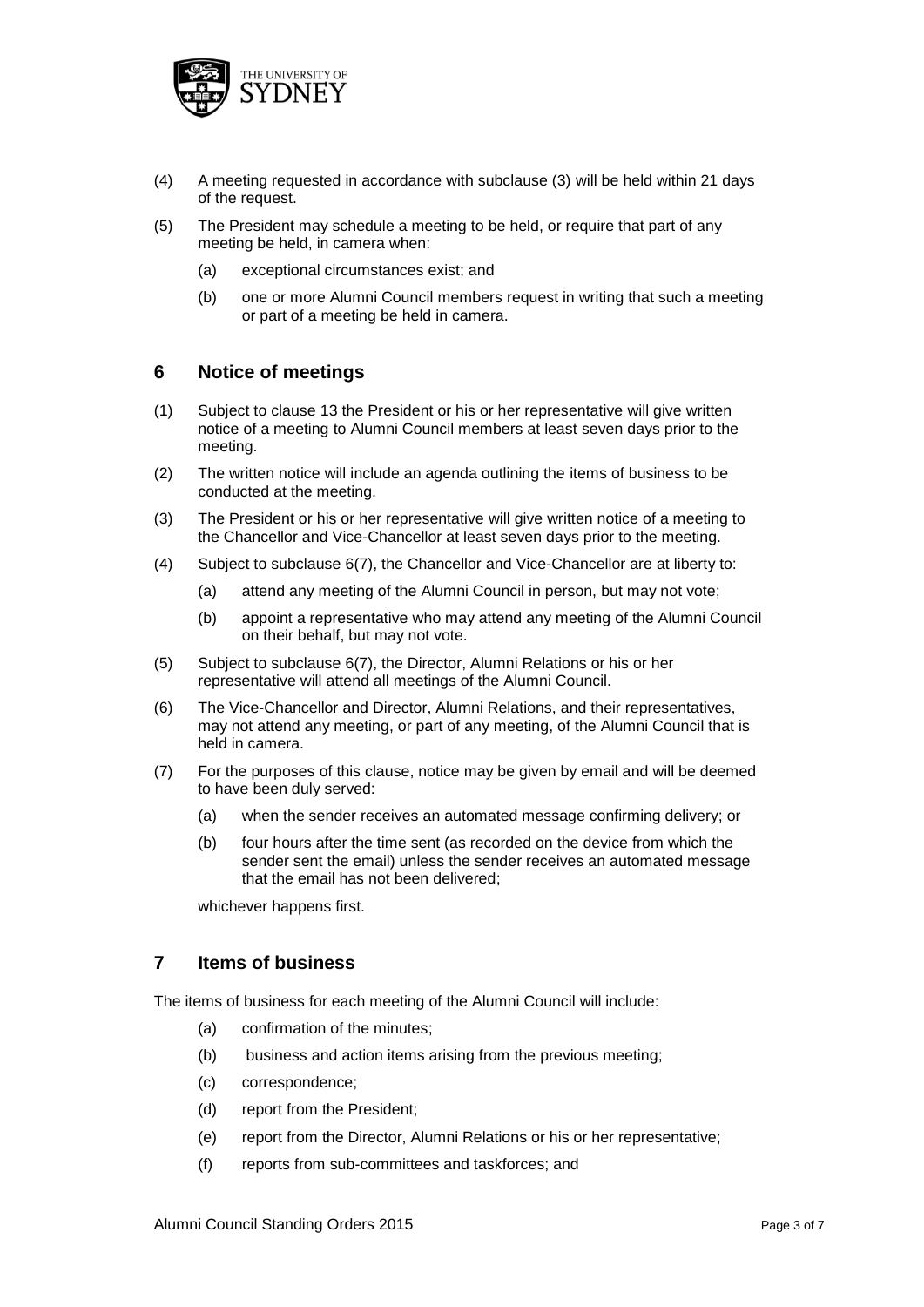

(g) general business.

#### **8 Quorum**

- (1) The presence of six members will constitute a quorum at meetings of the Alumni Council.
- (2) In the absence of a quorum:
	- (a) the meeting will not proceed; and
	- (b) all items of business will be deferred to the next Alumni Council meeting, and will take precedence over all other business at that meeting.
- (3) A meeting of the Alumni Council may be held at two or more venues simultaneously using any technology that gives members a reasonable opportunity to participate.

#### **9 Effect of vacancy**

As long as there is a quorum the Alumni Council may act, notwithstanding a vacancy in its membership.

#### **10 Chair of meetings**

- (1) When the President is in attendance, he or she will chair Alumni Council meetings.
- (2) When the President is not in attendance and:
	- (a) the Deputy President is in attendance, the Deputy President will chair the meeting;
	- (b) the Deputy President is not in attendance, the members who are present will elect a member to chair the meeting.
- (3) If there is a dispute at a meeting about a question of procedure, the chairperson of the meeting will determine the question and no vote may be taken by the members on any such determination.

#### **11 Alumni Council decisions**

- (1) A resolution or recommendation put to the vote of a meeting is to be decided on a show of hands, unless the chairperson of the meeting directs that a poll be held.
- (2) Subject to subclause (4), every member has one vote on a show of hands and on a poll.
- (3) An Alumni Council member may appoint a proxy, who must also be an Alumni Council member, to attend and vote at a meeting on that member's behalf.
- (4) A proxy may vote or abstain as he or she chooses, except that the proxy must also vote in accordance with any instructions on the appointment.
- (5) A resolution is carried if a majority of the votes cast on the resolution or recommendation are in favour of it.
- (6) If the number of votes are equal, the chairperson will have the casting vote, and any reasons given by him or her will be recorded in the minutes.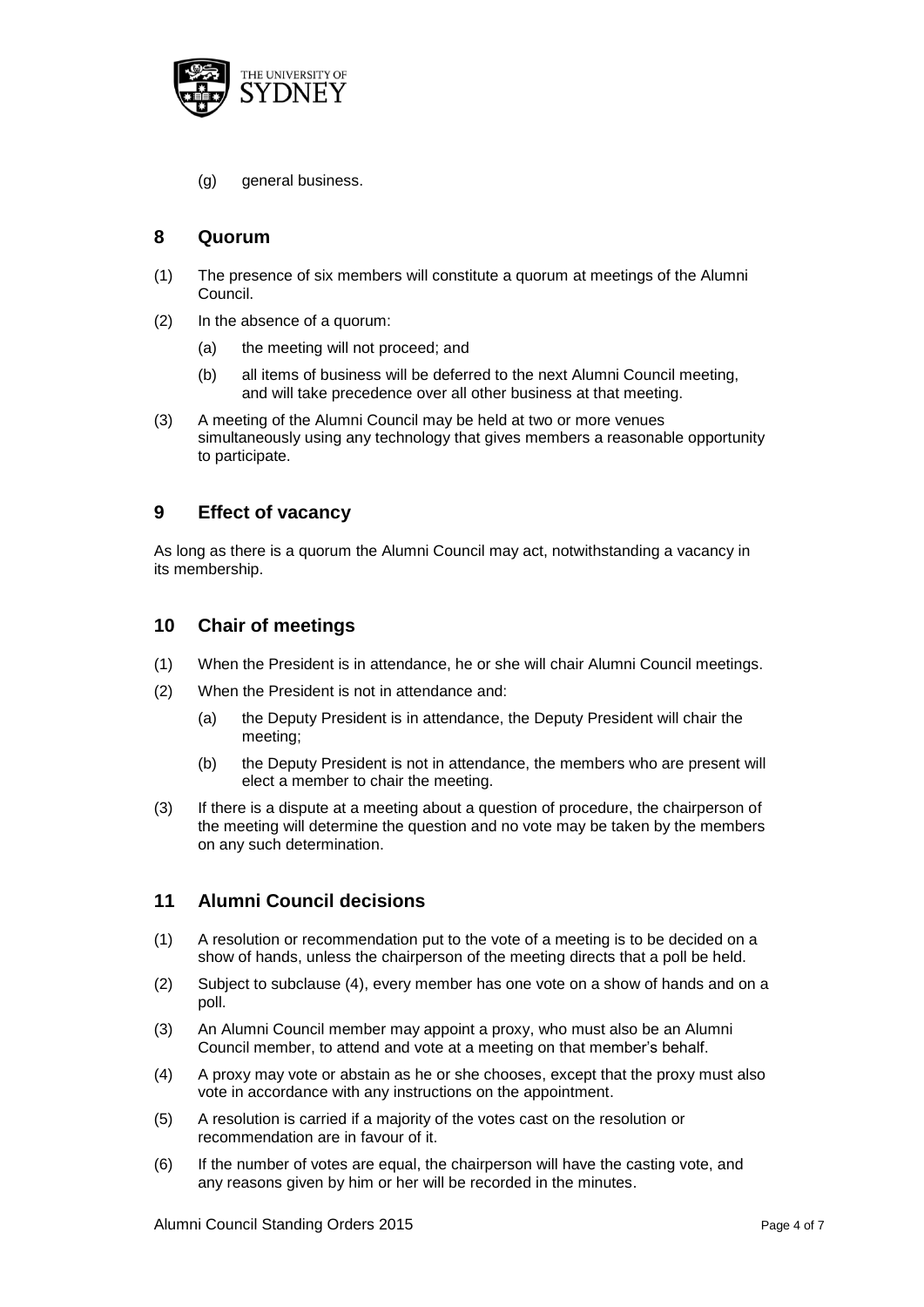

- (7) Any member who so wishes may have recorded in the minutes of the meeting his or her dissent from a decision of the Alumni Council.
- (8) No member will be entitled to vote on any motion in respect of which he or she has a direct pecuniary interest, and the vote of any such member will be disallowed.
- (9) The chairperson will determine any dispute about the admission or rejection of a vote, and such determination will be final and conclusive.

#### **12 Minutes of meetings**

- (1) A representative of the Division of Alumni and Development will take minutes of meetings.
- (2) Draft minutes of meetings will be circulated within 14 days of the relevant meeting, for comment and confirmation at the next meeting.
- (3) All comments must be received within seven days of receipt of the draft minutes.
- (4) The minutes of meetings or parts of meetings held in camera will:
	- (a) be confidential and, except where required by law, will not be disclosed to anyone other than:
		- (i) Alumni Council members;
		- (ii) the Director of Alumni Relations;
		- (iii) where the President determines it necessary, the Vice Chancellor;
	- (b) include, as a minimum, the following information:
		- (i) the place, date and start time of the meeting;
		- (ii) the persons present at the meeting;
		- (iii) the names of the persons who served as Chair and Secretary for the meeting;
		- (iv) the text of all resolutions passed at the meeting;
		- (v) any formal objections made by Alumni Council members;
		- (vi) the time that the meeting was adjourned or closed;
	- (c) be circulated in draft to and approved by Alumni Council members; and
	- (d) be filed separately from other Alumni Council records.

#### **13 Urgent matters**

- (1) Where a matter requires urgent discussion, the President may call a meeting of the Alumni Council without giving the notice required in accordance with clause 6.
- (2) Where the President considers that it is not necessary or convenient to call a meeting in accordance with subclause (1), urgent matters of business may be discussed and resolved through circulation of emails to members.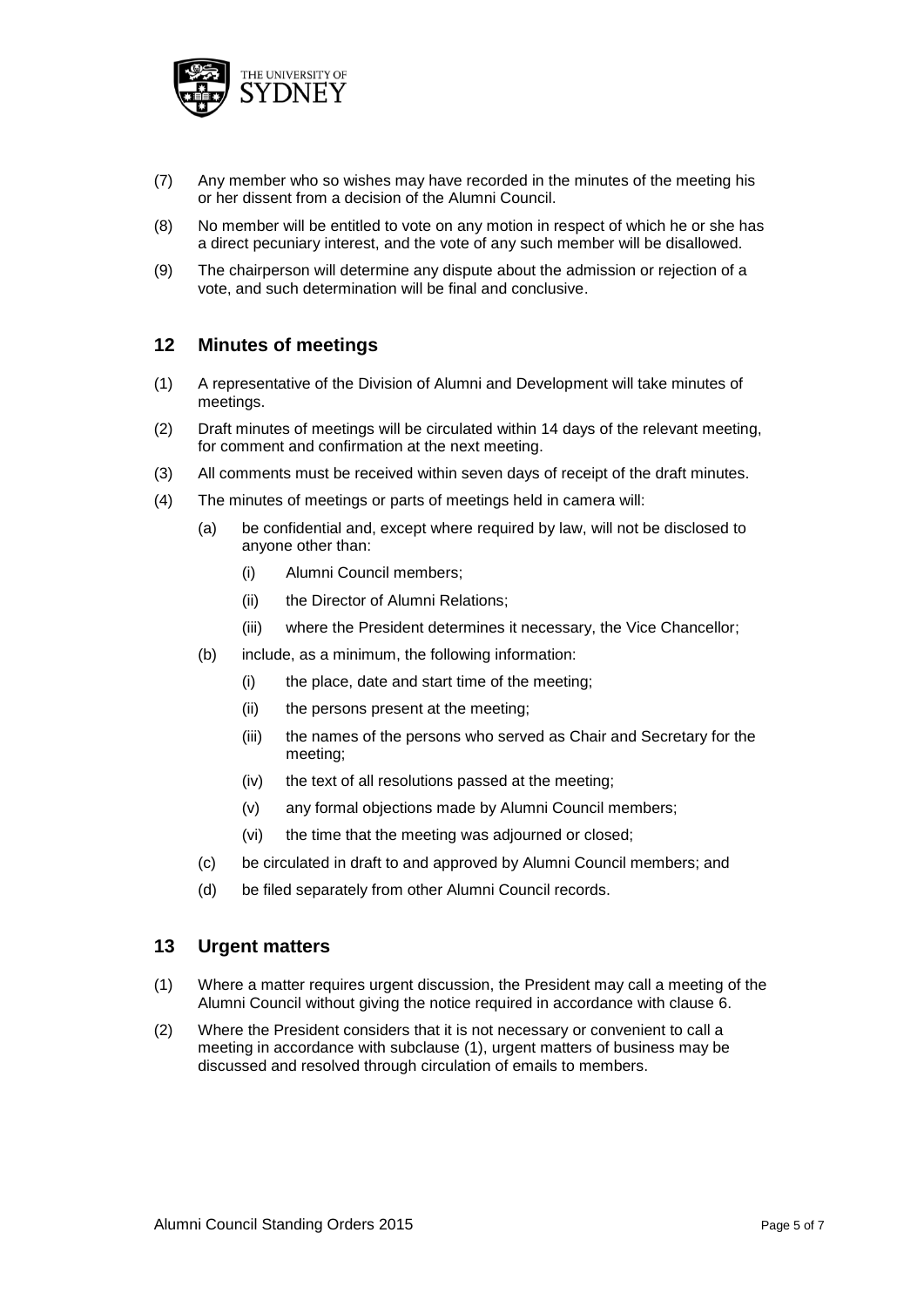

## **14 Resolutions under Rule**

If the Alumni Council resolves to submit to the Senate a suggestion within the meaning of subclause 7(1) of the Rule, the President will provide a written copy of the suggestion to the Registrar within seven days of the resolution.

#### **15 Disclosure of Interests**

- (1) An Alumni Council member who has a material interest in a matter that is being considered by the Alumni Council must, as soon as practicable, give written notice of the nature and extent of the interest to the other Alumni Council members.
- (2) Subject to subclause 11(8), an Alumni Council member may remain present and may vote on matters in which that Alumni Council member has a material interest, unless otherwise requested by a majority of the Alumni Council members.
- (3) An Alumni Council member who has an interest in a matter may give the other Alumni Council members standing notice of the nature and extent of the interest in the matter.
- (4) A standing notice provided under subclause 15(3):
	- (a) may be given at any time and whether or not the matter relates to a matter being considered by the Alumni Council at the time the notice is given;
	- (b) may be given before the interest becomes a material interest; and
	- (c) remains the responsibility of that Alumni Council member to promptly update when required.

#### **16 Reports to Convocation**

- (1) The Alumni Council will report to every meeting of Convocation.
- (2) Reports to Convocation will be prepared by the President and approved by the Alumni Council prior to the meeting of Convocation.
- Note: The Alumni Council may summons a meeting of Convocation in accordance with clause 13.3.1 of the *University of Sydney (Amendment Act) Rule* 1999 and clause 1(b) of the Standing Orders of Convocation.

#### **17 Reports to Senate**

- (1) The Alumni Council will report to Senate annually.
- (2) The Annual Report will include:
	- (a) a report on the agreed strategic priorities for the previous year;
	- (b) the proposed strategic priorities for the coming year; and
	- (c) outcomes achieved for the year.
- (3) Reports to Senate will be prepared by the President and approved by the Alumni Council before being provided to the Secretary of Senate.